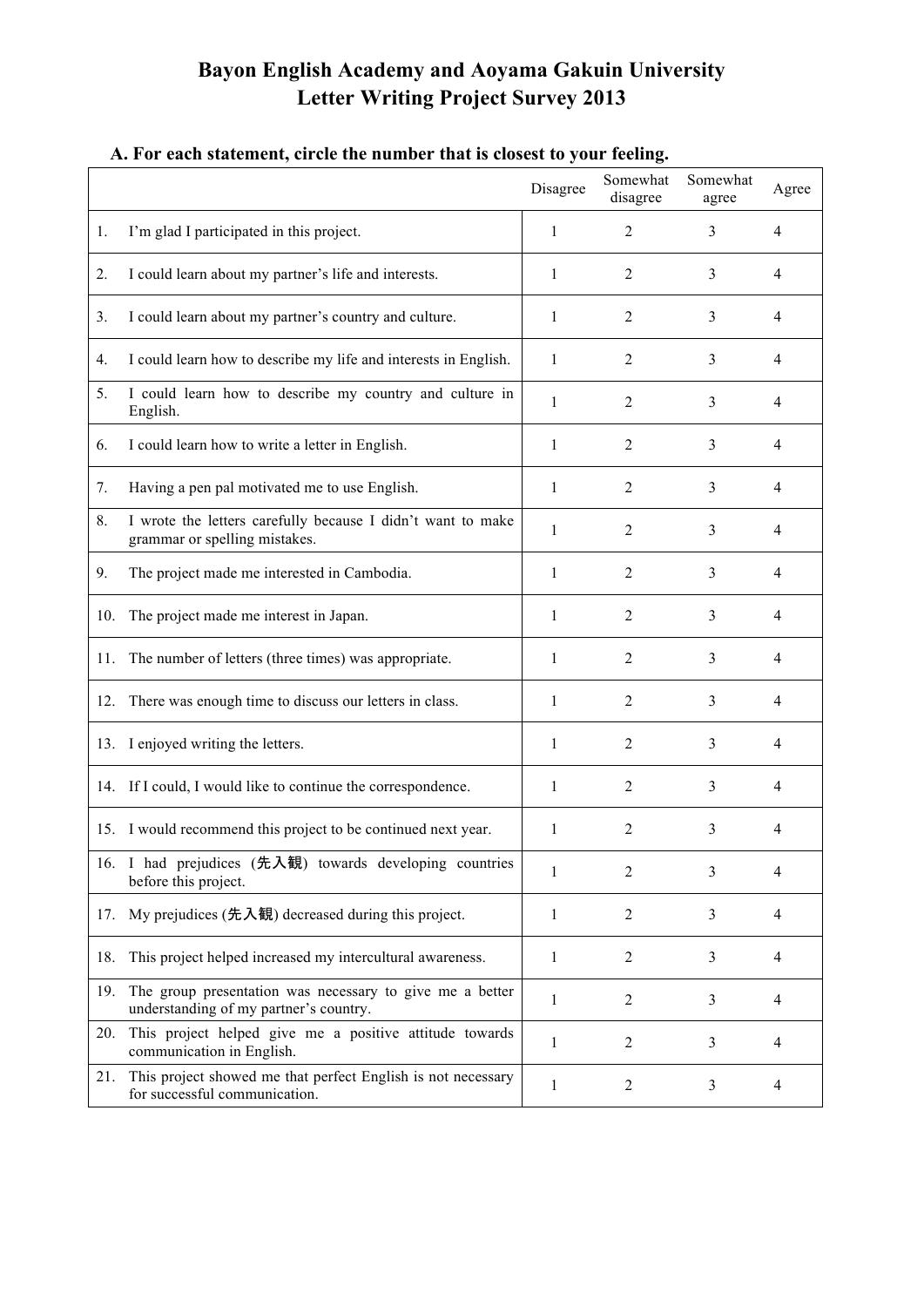**B.** What communication challenges (e.g. writing, reading, vocabulary, culture) did you have during this project with your partner? How did you overcome those challenges? (Write 10-15 sentences).

C. What was your image of Cambodia before this project? How did you image of Cambodia and Cambodians change during this project? (Write 10-15 sentences).